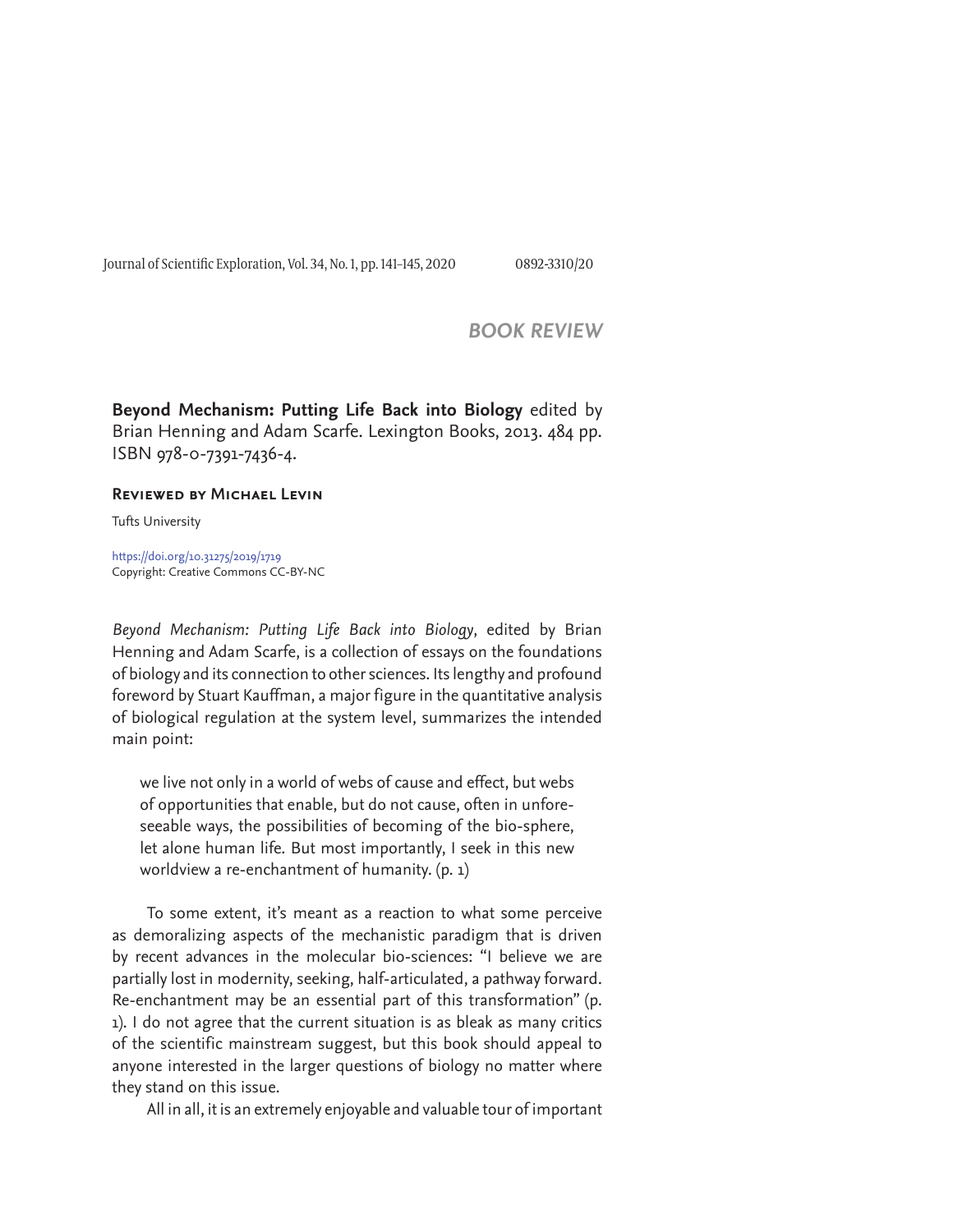concepts and controversies. Roughly, the content (divided into sections) cover the following broad topics:

- recent mathematical approaches to biology, such as complexity, systems theory, and emergence
- biosemiotics (coding and communication)
- homeostasis and thermodynamics
- evolution and behavior
- teleology and mechanism
- epigenetics

The discussions cover many of the key questions facing the biosciences in the new century: questions of agency (e.g., decisionmaking) and how it can emerge from physical mechanisms, the origins of order and rise in complexity, information in its many guises, the relationship of physics and biology, organization and regulation, the nature of Life, and the place of reductionism (and alternatives to it) in a modern biological synthesis. It is grounded in mathematical approaches to life—not merely in the sense of quantification, but in the deeper sense of mathematics as the science of patterns, relationships, and logic. Some of the chapters are more focused on metaphysics, others are very practical and hew closely to experimental data. All are written in a way accessible to interested laypersons, and even in cases where something is beyond the reader's knowledge, a bit of reading within other sources should quickly get one to the point where the book becomes a valuable guide to deeper waters.

The chapters are very well-referenced, providing a lot of pointers for source material and deeper study. However, the illustrations/diagrams are uniformly scarce and minimal (and exhibit fairly rough production values when present). The book is excellent as-is, but perhaps could have been improved by additional graphical material to illustrate concepts throughout. The only other quibble is that the chapters generally do not contain abstracts. The exception is one chapter (by Brian Hall) that does provide an abstract: "It is not my aim to present epigenetic or genetic models for biological phenomena, to describe new phenomena, to derive predictions from models, or to offer tests of predictions from models. Thus, I do not aim to make an empirical contribution to epigenetics" (p. 348). This important list of what the subsequent chapter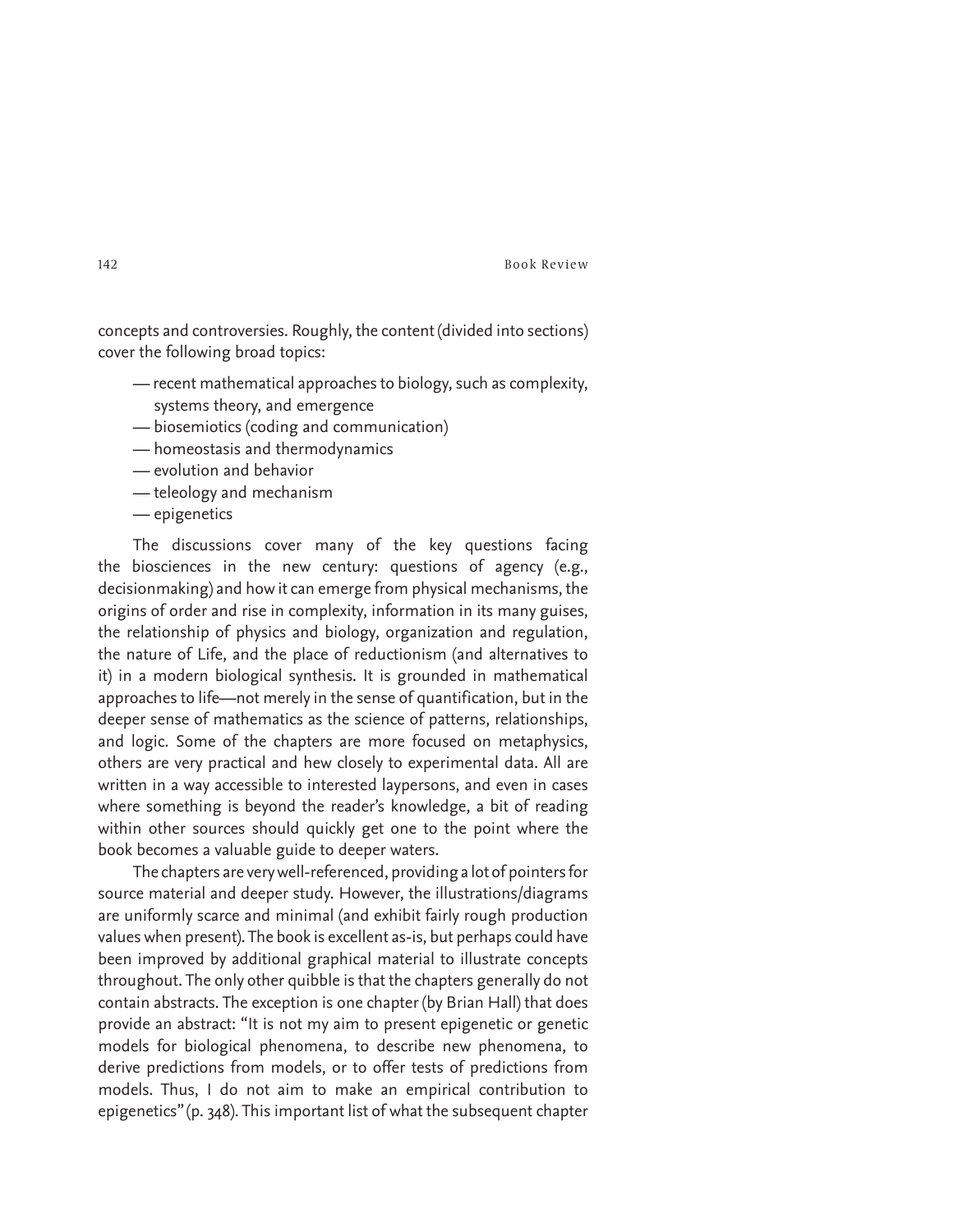does not do highlights the need for abstracts that would outline the major claims (main points) that each chapter does seek to make—it would have been helpful to readers to have those summaries of the main points and their logic up-front, before each contribution.

The book consists of pieces by a very good selection of authors there are no dispensable chapters, and all of the authors are primary contributors to their respective fields. Although the book is certainly not thin, there were some important and relevant areas that were not covered. Readers whose interest is piqued by

this volume will want to also read up on the recent advancements in artificial life, synthetic biology, machine learning, active inference, topdown causation, and geometric information—all of these are beginning to enrich our understanding of life. Readers should be especially mindful about gaps, such as the one on epigenetics. For the purposes of the included chapter, "Epigenetics is a term and concept that embraces the regulation of gene activity during embryonic development, animal and plant ontogeny, organismal evolution, and some animal diseases and cancers" (p. 360). But in fact the more general (and interesting) meaning of "epigenetics" subsumes all kinds of non-genetic influences over biological form and function, such as cytoskeletal inheritance and other aspects of biophysics that affect inheritance of information unrelated to the DNA modifications most often discussed in contexts of epigenetics (Fields & Levin, 2017; Jablonka & Lamb, 1995; Levin, 2014; Nelsen et al., 1989; Neuhof et al., 2016).

My own reactions to the overall perspective in the book are as follows. First, the positioning of "true agency" (real cognitive systems that make decisions, have memories, etc.) and "as-if agency" (systems that only seem as though they are making decisions but in reality are "mere physics") as binary choices is a fundamental error. Like most

Beyond Mechanism

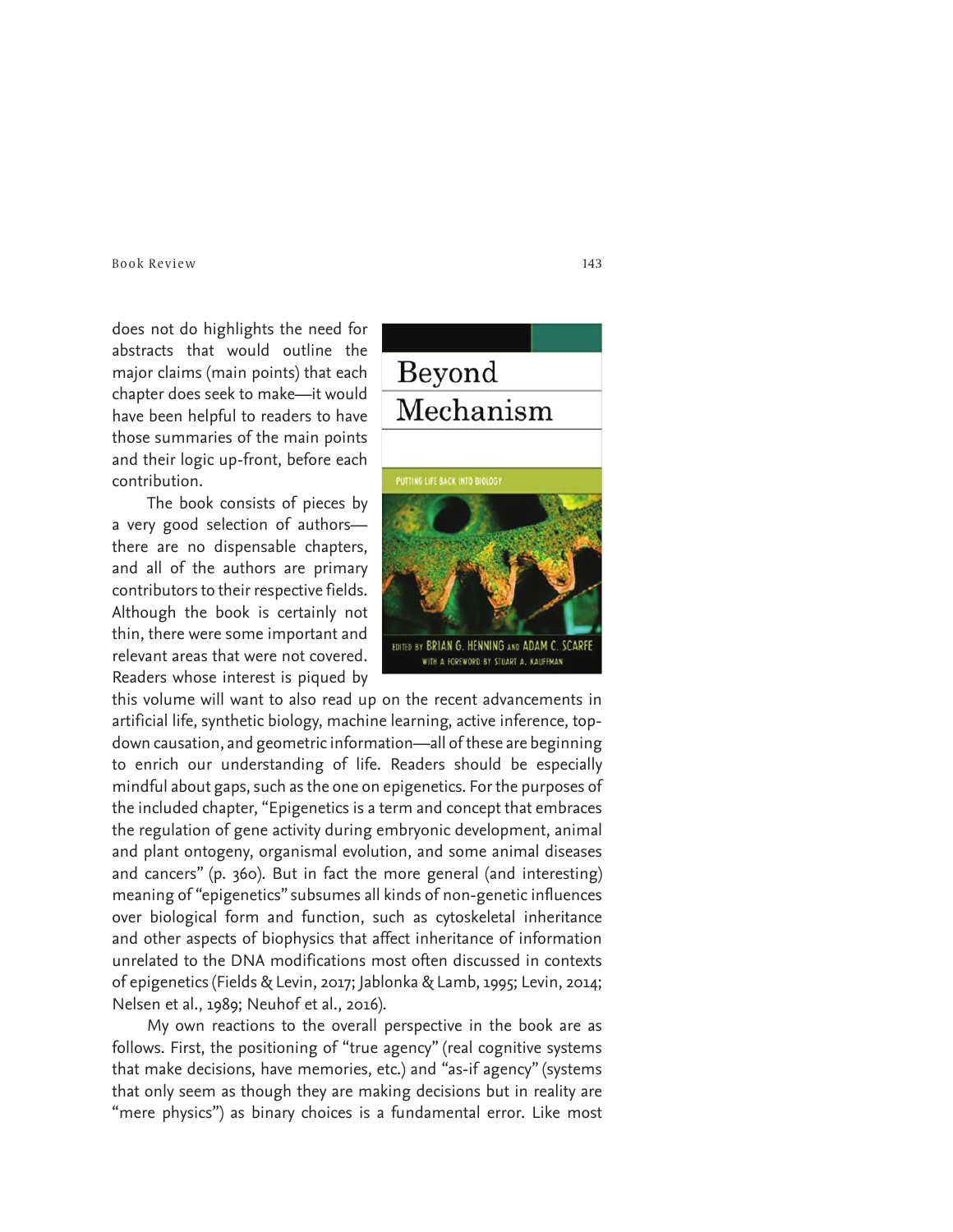other biological traits, it evolved as a continuum from the simplest biophysical systems (with primitive homeostatic dynamics) to very complex ones with 2nd-order cognition and the ability not only to pursue counterfactual future goals but to actually re-specify those goals and reason in a meta-cognitive way. Viewed thusly, mechanism does not have to be disenchanting—many systems around us have varying degrees and types of agency, enabled by the laws of physics and computation. Understanding their structure and function is an important complement to the equally important top-down view of living systems as cybernetic or cognitive agents. Indeed, it is no longer tenable to view machines as predictable, boring, limited devices totally divorced from the plasticity and robustness of life. Quantum events, Turing limits, Gödel limits, deterministic chaos, and environmental (and swarm) interactions all suggest that beyond a minimal level, autonomous robotics will have just as much freedom, surprise, and evolutionary creativity as we see in the carbon-based world (Rahwan et al., 2019). Views of biological organisms as machines, computational devices, thermodynamic engines, cognitive selves, etc., are all metaphors; the ultimate judge of which metaphors are misleading and which are valuable is not a philosophical stance but empirical research: A metaphor is appropriate based on the extent to which it helps predict and control phenomena, and to drive novel research programs.

Second, any discussion of the origins of order and evolution have to focus significantly on developmental biology. Mutations occur in DNA, but selection judges function. Between DNA and the functional anatomy of the organism lies a critical layer of controls that still holds many mysteries about the relationship between the genome and anatomy. This book, like many other discussions, ranges from physics and genetics all the way to mind and evolutionary selection, but little emphasis is placed on the critical question of what actually determines specific complex anatomy and its ability to repair itself (in regenerative species) in light of unpredictable injuries. It is essential, for any discussions of what evolutionary mechanisms can and cannot do, to understand the software of life that is implemented by the physiology and signaling that lies between the genomic specification of hardware and the function of a living being in the environment.

All in all, a very enjoyable read and highly recommended, together